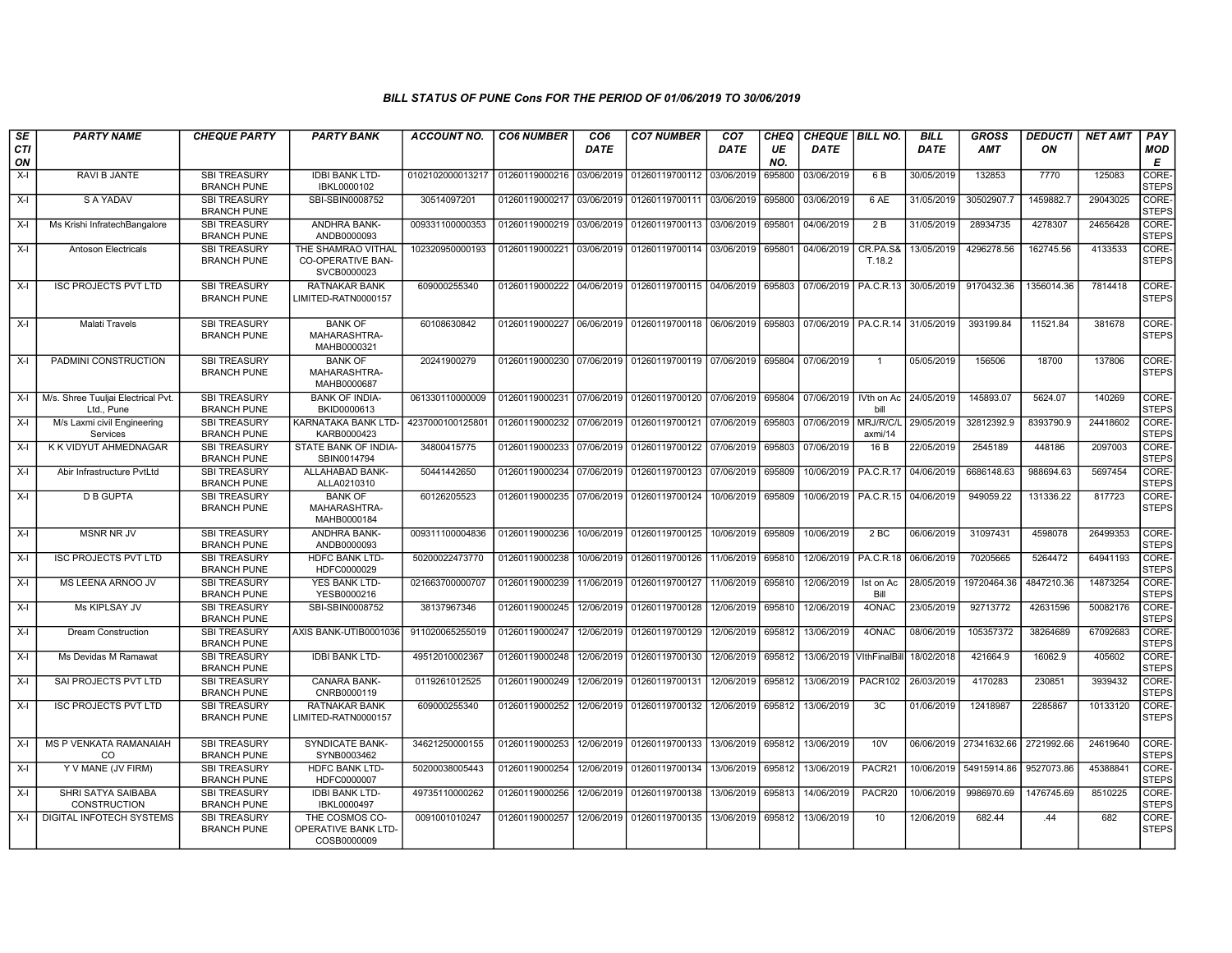| SE               | <b>PARTY NAME</b>                             | <b>CHEQUE PARTY</b>                       | <b>PARTY BANK</b>                                             | <b>ACCOUNT NO.</b> | <b>CO6 NUMBER</b>                        | CO <sub>6</sub> | <b>CO7 NUMBER</b>                    | CO <sub>7</sub> | <b>CHEQ</b> | <b>CHEQUE   BILL NO.</b> |                    | <b>BILL</b> | <b>GROSS</b> | <b>DEDUCTI</b> | <b>NET AMT</b> | <b>PAY</b>                               |
|------------------|-----------------------------------------------|-------------------------------------------|---------------------------------------------------------------|--------------------|------------------------------------------|-----------------|--------------------------------------|-----------------|-------------|--------------------------|--------------------|-------------|--------------|----------------|----------------|------------------------------------------|
| <b>CTI</b><br>ON |                                               |                                           |                                                               |                    |                                          | <b>DATE</b>     |                                      | <b>DATE</b>     | UE<br>NO.   | <b>DATE</b>              |                    | <b>DATE</b> | <b>AMT</b>   | ON             |                | MOD<br>Е                                 |
| $X-I$            | <b>DSTE/C/PA</b>                              | STATE BANK OF INDIA<br>(IMPREST)          | SBI-SBIN0000454                                               | 33698738969        | 01260119000258                           | 13/06/2019      | 01260119700136                       | 13/06/2019      | 695811      | 13/06/2019               | 021904             | 30/05/2019  | 780          | $\Omega$       | 780            | <b>IMP</b>                               |
| $X-I$            | M/S H.H. ENGINEERS                            | <b>SBI TREASURY</b><br><b>BRANCH PUNE</b> | PUNJAB AND SIND<br>BANK-PSIB0000324                           | 03241300031696     | 01260119000259                           | 13/06/2019      | 01260119700139                       | 13/06/2019      | 695813      | 14/06/2019               | PACR19             | 07/06/2019  | 2324806.09   | 320592.09      | 2004214        | CORE-<br><b>STEPS</b>                    |
| $X-I$            | SHRI SATYA SAIBABA<br><b>CONSTRUCTION</b>     | <b>SBI TREASURY</b><br><b>BRANCH PUNE</b> | <b>IDBI BANK LTD-</b><br>IBKL0000497                          | 49735110000262     | 01260119000266                           | 14/06/2019      | 01260119700140                       | 14/06/2019      | 695813      | 14/06/2019 MRJ/C/Maj/    | Br/13              | 11/06/2019  | 13544953     | 2002819        | 11542134       | CORE-<br><b>STEPS</b>                    |
| $X-I$            | PARAMOUNT ELECTRICALS                         | <b>SBI TREASURY</b><br><b>BRANCH PUNE</b> | <b>INDIAN OVERSEAS</b><br>BANK-IOBA0002106                    | 210602000900277    | 01260119000267                           | 14/06/2019      | 01260119700141                       | 14/06/2019      | 695813      | 14/06/2019               | <b>IXthbill</b>    | 28/05/2019  | 55784.84     | 1720.84        | 54064          | CORE-<br><b>STEPS</b>                    |
| $X-I$            | SHRINATH CONSTRUCTION<br><b>GOREGAON</b>      | <b>SBI TREASURY</b><br><b>BRANCH PUNE</b> | <b>ICICI BANK LTD-</b><br>ICIC0006415                         | 641505000073       | 01260119000271                           | 14/06/2019      | 01260119700142                       | 14/06/2019      | 695813      | 14/06/2019               | 05                 | 10/06/2019  | 27866585.66  | 3841708.66     | 24024877       | CORE-<br><b>STEPS</b>                    |
| $X-I$            | <b>BABA PROJECTS</b>                          | <b>SBI TREASURY</b><br><b>BRANCH PUNE</b> | <b>HDFC BANK LTD-</b><br>HDFC0002728                          | 27288710000010     | 01260119000272                           | 14/06/2019      | 01260119700143                       | 14/06/2019      | 695813      | 14/06/2019               | 04                 | 03/06/2019  | 8197850.24   | 641227.24      | 7556623        | CORE-<br><b>STEPS</b>                    |
| $X-I$            | <b>BABA PROJECTS</b>                          | <b>SBI TREASURY</b><br><b>BRANCH PUNE</b> | <b>HDFC BANK LTD-</b><br>HDFC0002728                          | 27288710000010     | 01260119000273                           | 14/06/2019      | 01260119700144                       | 14/06/2019      | 695813      | 14/06/2019               | 06                 | 03/06/2019  | 10190549.6   | 1047717.6      | 9142832        | CORE-<br><b>STEPS</b>                    |
| $X-I$            | MS P VENKATA RAMANAIAH<br>CO                  | <b>SBI TREASURY</b><br><b>BRANCH PUNE</b> | <b>SYNDICATE BANK</b><br>SYNB0003462                          | 34621250000155     | 01260119000275                           | 17/06/2019      | 01260119700145                       | 18/06/2019      | 695814      | 18/06/2019               | 3onac              | 12/06/2019  | 44541779     | 7645972        | 36895807       | CORE-<br><b>STEPS</b>                    |
|                  | X-I JAI SIDDHESH CONSTRUCTION<br>JV.          | <b>SBI TREASURY</b><br><b>BRANCH PUNE</b> | YES BANK LTD-<br>YESB0000100                                  | 010063300001819    | 01260119000280                           | 18/06/2019      | 01260119700146                       | 18/06/2019      | 695814      | 18/06/2019               | 40NAC              | 14/06/2019  | 33821418     | 2956570        | 30864848       | CORE-<br><b>STEPS</b>                    |
| $X-I$            | <b>ISC PROJECTS PVT LTD</b>                   | <b>SBI TREASURY</b><br><b>BRANCH PUNE</b> | <b>RATNAKAR BANK</b><br>LIMITED-RATN0000157                   | 609000255340       | 01260119000281                           | 18/06/2019      | 01260119700147                       | 18/06/2019      | 695814      | 18/06/2019               | PACR23             | 13/06/2019  | 14886633.6   | 2201195.6      | 12685438       | CORE-<br><b>STEPS</b>                    |
| $X-I$            | Ms Devidas M Ramawat                          | <b>SBI TREASURY</b><br><b>BRANCH PUNE</b> | <b>IDBI BANK LTD-</b><br>IBKL0000495                          | 49512010002367     | 01260119000282                           | 19/06/2019      | 01260119700148                       | 19/06/2019      | 695815      | 19/06/2019               | PO No<br>518256    | 27/05/2019  | 566980       | $\Omega$       | 566980         | CORE-<br><b>STEPS</b>                    |
| $X-I$            | MOHATADEVI TRAVELS ANG                        | <b>SBI TREASURY</b><br><b>BRANCH PUNE</b> | SBI-SBIN0008991                                               | 31745015873        | 01260119000285                           | 20/06/2019      | 01260119700150                       | 20/06/2019      | 695822      | 21/06/2019               | 6ONAC              | 13/06/2019  | 256731       | 14893          | 241838         | CORE-<br><b>STEPS</b>                    |
| $X-I$            | YOURSELF DD                                   | <b>SBI TREASURY BR</b><br><b>PUNE</b>     | SELF CHEQUE-<br>000000000                                     | 00000000000        | 01260119000287                           | 20/06/2019      | 01260119700149                       | 20/06/2019      | 695820      | 21/06/2019               | PONo7839<br>77     | 07/06/2019  | 102000       | $\mathbf 0$    | 102000         | <b>DEMA</b><br><b>ND</b><br><b>DRAFT</b> |
| $X-I$            | DK UB JECPL JV                                | <b>SBI TREASURY</b><br><b>BRANCH PUNE</b> | NAGAR URBAN CO<br><b>OPERATIVE BANK-</b><br>NUCB0000133       | 1033014001080      | 01260119000288                           |                 | 21/06/2019 01260119700151 21/06/2019 |                 | 695822      | 21/06/2019               | MRJ/C/Ser<br>II/04 | 14/06/2019  | 14846788     | 2195305        | 12651483       | CORE-<br><b>STEPS</b>                    |
| $X-I$            | Ms KIPLSAY JV                                 | <b>SBI TREASURY</b><br><b>BRANCH PUNE</b> | SBI-SBIN0008752                                               | 38137967346        | 01260119000289                           | 21/06/2019      | 01260119700152                       | 21/06/2019      | 695822      | 21/06/2019               | 50NAC              | 17/06/2019  | 6112734      | 1767956        | 4344778        | CORE-<br><b>STEPS</b>                    |
| $X-I$            | RAVI B JANTE                                  | <b>SBI TREASURY</b><br><b>BRANCH PUNE</b> | <b>IDBI BANK LTD-</b><br>IBKL0000102                          | 0102102000013217   | 01260119000291                           | 24/06/2019      | 01260119700153                       | 24/06/2019      | 695824      | 25/06/2019               | 10ONAC             | 14/06/2019  | 85274.7      | 2577.7         | 82697          | CORE-<br><b>STEPS</b>                    |
| $X-I$            | M/s. Shri Sairam Infrastructure<br>(JV)       | <b>SBI TREASURY</b><br><b>BRANCH PUNE</b> | <b>HDFC BANK LTD-</b><br><b>HDFC0CBLMSB</b>                   | 17021000207        | 01260119000293                           | 24/06/2019      | 01260119700154                       | 25/06/2019      | 695824      | 25/06/2019               | 70NAC              | 21/06/2019  | 40807630     | 3690700        | 37116930       | CORE-<br><b>STEPS</b>                    |
| $X-I$            | <b>RAHUL RAGHUNATH SASE</b>                   | <b>SBI TREASURY</b><br><b>BRANCH PUNE</b> | <b>BANK OF</b><br>MAHARASHTRA-<br>MAHB0001095                 | 60095378712        | 01260119000294                           | 25/06/2019      | 01260119700157                       | 25/06/2019      | 695826      | 26/06/2019               | <b>3RDFINAL</b>    | 14/06/2019  | 32486        | 5381           | 27105          | CORE-<br><b>STEPS</b>                    |
| $X-I$            | M/s Delco Office Systems                      | <b>SBI TREASURY</b><br><b>BRANCH PUNE</b> | <b>HDFC BANK LTD-</b><br><b>HDFC0CICBLP</b>                   | 006001100000196    | 01260119000297                           | 25/06/2019      | 01260119700155                       | 25/06/2019      | 695826      | 26/06/2019               | 518042             | 21/05/2019  | 9930         | $\Omega$       | 9930           | CORE-<br><b>STEPS</b>                    |
| $X-I$            | Ms Megarail Power Projects<br>Thane           | <b>SBI TREASURY</b><br><b>BRANCH PUNE</b> | <b>IDBI BANK LTD-</b><br>IBKL0000495                          | 0495102000008310   | 01260119000298                           | 25/06/2019      | 01260119700158                       | 26/06/2019      | 695826      | 26/06/2019               | $\overline{4}$     | 20/06/2019  | 1832535.25   | 69875.25       | 1762660        | CORE-<br><b>STEPS</b>                    |
| X-I              | G K enterprises                               | <b>SBI TREASURY</b><br><b>BRANCH PUNE</b> | THE SHAMRAO VITHAL<br><b>CO-OPERATIVE BAN-</b><br>SVCB0000111 | 111104180000056    | 01260119000299                           | 26/06/2019      | 01260119700159                       | 26/06/2019      | 695826      | 26/06/2019               | $\overline{1}$     | 17/06/2019  | 391711       | 34529          | 357182         | CORE-<br><b>STEPS</b>                    |
| $X-I$            | MS P VENKATA RAMANAIAH<br>CO                  | <b>SBI TREASURY</b><br><b>BRANCH PUNE</b> | <b>SYNDICATE BANK</b><br>SYNB0003462                          | 34621250000155     | 01260119000300                           | 27/06/2019      | 01260119700160                       | 28/06/2019      | 695830      | 28/06/2019               | 1STPVC             | 26/06/2019  | 10601984.96  | 507481.96      | 10094503       | CORE-<br><b>STEPS</b>                    |
| $X-I$            | Shri Ramkrishna Nutanpati<br>Narsivappa Miraj | <b>SBI TREASURY</b><br><b>BRANCH PUNE</b> | <b>BANK OF INDIA-</b><br>BKID0001506                          | 150630110000022    | 01260119000301                           | 28/06/2019      | 01260119700161                       | 28/06/2019      | 695830      | 28/06/2019               | 1STONAC            | 20/06/2019  | 2978125.92   | 488309.92      | 2489816        | CORE-<br><b>STEPS</b>                    |
|                  | X-II SEWRI ENGINEERING CO PVT<br>LTD.         | <b>SBI TREASURY</b><br><b>BRANCH PUNE</b> | STATE BANK OF INDIA-<br>SBIN0031282                           | 10271667924        | 01260219000070 04/06/2019 01260219700057 |                 |                                      | 04/06/2019      | 695801      | 04/06/2019 P.O.NO.51     | 8043               | 27/05/2019  | 9930954      | 133935         | 9797019        | CORE-<br><b>STEPS</b>                    |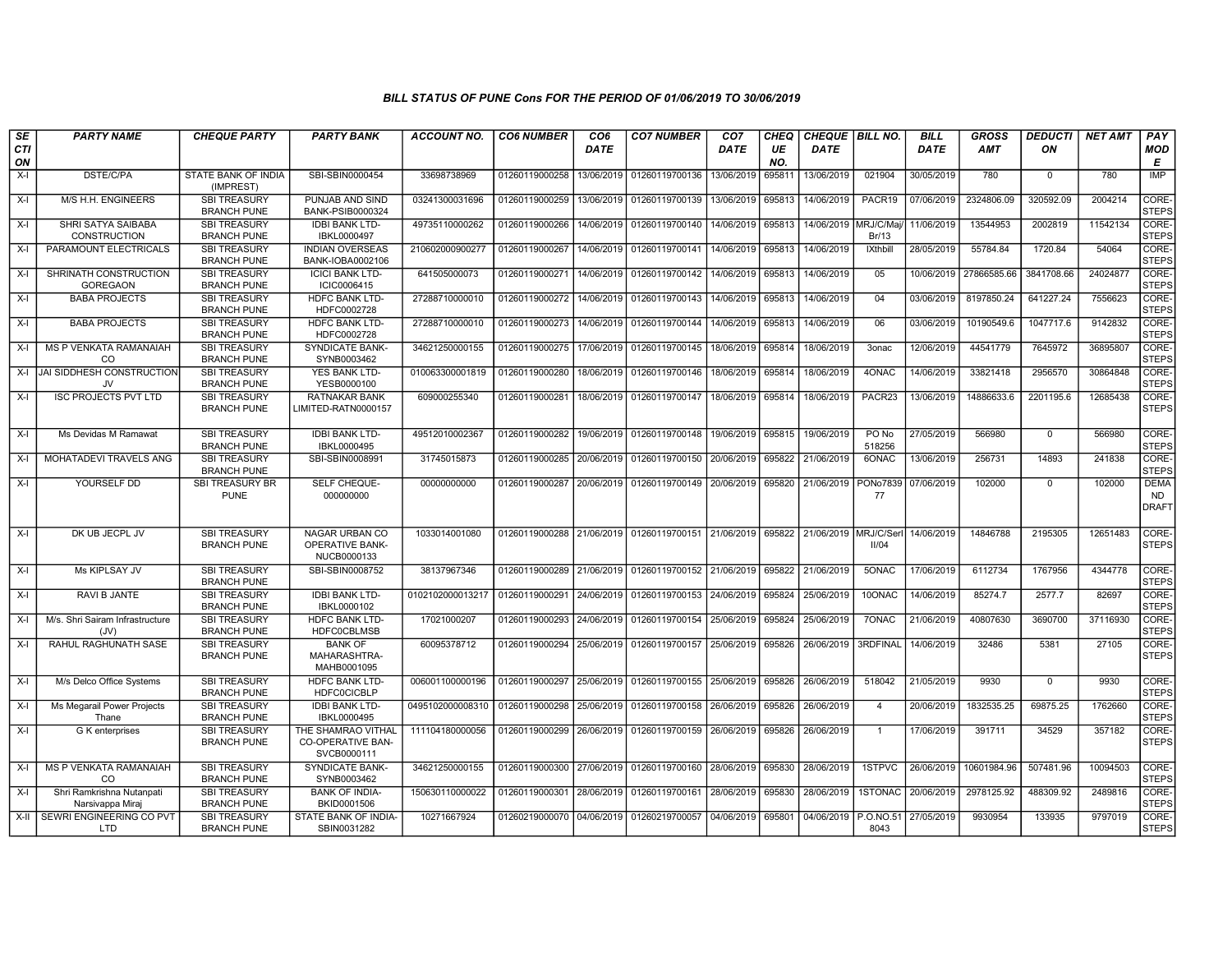| SE                         | <b>PARTY NAME</b>                      | <b>CHEQUE PARTY</b>                       | <b>PARTY BANK</b>                                        | <b>ACCOUNT NO.</b>              | <b>CO6 NUMBER</b>         | CO <sub>6</sub> | <b>CO7 NUMBER</b>                | CO <sub>7</sub>   | CHEQ      | CHEQUE   BILL NO.    |                   | <b>BILL</b> | <b>GROSS</b> | <b>DEDUCTI</b> | <b>NET AMT</b> | PAY                              |
|----------------------------|----------------------------------------|-------------------------------------------|----------------------------------------------------------|---------------------------------|---------------------------|-----------------|----------------------------------|-------------------|-----------|----------------------|-------------------|-------------|--------------|----------------|----------------|----------------------------------|
| <b>CTI</b><br>ON           |                                        |                                           |                                                          |                                 |                           | <b>DATE</b>     |                                  | DATE              | UE<br>NO. | <b>DATE</b>          |                   | <b>DATE</b> | <b>AMT</b>   | ON             |                | <b>MOD</b><br>E                  |
| X-II                       | <b>SR AFA/C/PA</b>                     | STATE BANK OF INDIA<br>(IMPREST)          | SBI-SBIN0000454                                          | 33698738969                     | 01260219000072 07/06/2019 |                 | 01260219700058                   | 10/06/2019        | 695808    | 10/06/2019           | 15                | 03/06/2019  | 4961         | $\mathbf 0$    | 4961           | IMP                              |
| X-II                       | <b>DSTE/C/PA</b>                       | STATE BANK OF INDIA<br>(IMPREST)          | SBI-SBIN0000454                                          | 33698738969                     | 01260219000075            | 11/06/2019      | 01260219700061                   | 11/06/2019        | 695811    | 13/06/2019           | 201055/3          | 30/05/2019  | 770          | $\Omega$       | 770            | IMP                              |
| X-II                       | Dy CE/C/PA                             | STATE BANK OF INDIA<br>(IMPREST)          | SBI-SBIN0000454                                          | 33698738969                     | 01260219000076 11/06/2019 |                 | 01260219700062                   | 12/06/2019 695811 |           | 13/06/2019           | 141               | 04/06/2019  | 14759        | $\mathbf 0$    | 14759          | <b>IMP</b>                       |
| X-II                       | Reliance jio Infocomm Ltd              | <b>SBI TREASURY</b><br><b>BRANCH PUNE</b> | <b>STANDARD</b><br><b>CHARTERED BANK-</b><br>SCBL0036084 | RJIO900630022468                | 01260219000078            | 11/06/2019      | 01260219700059                   | 11/06/2019 695810 |           | 12/06/2019           | 201905            | 11/06/2019  | 4251.54      | .54            | 4251           | CORE-<br><b>STEPS</b>            |
| $X-H$                      | Yashanand Infra Pvt Ltd                | <b>SBI TREASURY</b><br><b>BRANCH PUNE</b> | <b>ORIENTAL BANK OF</b><br>COMMERCE-<br>ORBC0100986      | 09864015003264                  | 01260219000080            | 11/06/2019      | 01260219700060                   | 11/06/2019        | 695810    | 12/06/2019           | P.O.NO.51<br>8044 | 28/05/2019  | 685269       | $\overline{0}$ | 685269         | CORE-<br><b>STEPS</b>            |
| X-II                       | H H ENGINEERS                          | <b>SBI TREASURY</b><br><b>BRANCH PUNE</b> | PUNJAB AND SIND<br>BANK-PSIB0000324                      | 03241300031696                  | 01260219000084            | 14/06/2019      | 01260219700063                   | 14/06/2019        | 695813    | 14/06/2019           | 783976            | 06/06/2019  | 7346941      | $\mathbf 0$    | 7346941        | CORE-<br><b>STEPS</b>            |
| $X-H$                      | Dot Communications                     | <b>SBI TREASURY</b><br><b>BRANCH PUNE</b> | PUNJAB NATIONAL<br>BANK-PUNB0307500                      | 3075002102010197                | 01260219000090            | 14/06/2019      | 01260219700066                   | 18/06/2019        | 695814    | 18/06/2019           | 4406              | 10/06/2019  | 28640.89     | .89            | 28640          | CORE-<br><b>STEPS</b>            |
| X-II                       | Dot Communications                     | <b>SBI TREASURY</b><br><b>BRANCH PUNE</b> | PUNJAB NATIONAL<br>BANK-PUNB0307500                      | 3075002102010197 01260219000092 |                           | 14/06/2019      | 01260219700065                   | 18/06/2019 695814 |           | 18/06/2019           | 0061              | 10/06/2019  | 27717.98     | .98            | 27717          | CORE-<br><b>STEPS</b>            |
| $X-H$                      | SHRI RAVI B JANTE                      | <b>SBI TREASURY</b><br><b>BRANCH PUNE</b> | <b>IDBI BANK LTD-</b><br>IBKL0000497                     | 49735010000057                  | 01260219000093            | 17/06/2019      | 01260219700067                   | 18/06/2019        | 695815    | 19/06/2019           | 783974            | 28/05/2019  | 69000        | $\mathbf 0$    | 69000          | CORE-<br><b>STEPS</b>            |
| X-II                       | <b>RIGHT CONSTRUCTION</b>              | <b>SBI TREASURY</b><br><b>BRANCH PUNE</b> | <b>BANK OF BARODA-</b><br><b>BARB0KARVER</b>             | 04470500000052                  | 01260219000094            | 18/06/2019      | 01260219700069                   | 19/06/2019        | 695817    | 20/06/2019           | $\mathbf 0$       | 28/05/2019  | 9500380      | $\mathbf 0$    | 9500380        | CORE-<br><b>STEPS</b>            |
| $X-II$                     | DSTE/C/PA                              | <b>STATE BANK OF INDIA</b><br>(IMPREST)   | SBI-SBIN0000454                                          | 33698738969                     | 01260219000095            | 18/06/2019      | 01260219700068                   | 18/06/2019        | 695816    | 20/06/2019           | 201906            | 12/06/2019  | 793          | $\overline{0}$ | 793            | IMP                              |
| $X-H$                      | DY CE/C/MRJ                            | STATE BANK OF INDIA<br>(IMPREST)          | SBI-SBIN0000454                                          | 33698738969                     | 01260219000096            | 18/06/2019      | 01260219700070                   | 19/06/2019 695816 |           | 20/06/2019           | December<br>2018  | 14/06/2019  | 11876        | $\Omega$       | 11876          | <b>IMP</b>                       |
| X-II                       | <b>HH ENGINEERS</b>                    | <b>SBI TREASURY</b><br><b>BRANCH PUNE</b> | PUNJAB AND SIND<br><b>BANK-PSIB0000324</b>               | 03241300031696                  | 01260219000105 20/06/2019 |                 | 01260219700071 20/06/2019 695817 |                   |           | 20/06/2019           | 518045            | 31/05/2019  | 776790       | $\mathbf 0$    | 776790         | CORE-<br><b>STEPS</b>            |
| $X-II$                     | M/S DREAM CONSTRUCTION                 | <b>SBI TREASURY</b><br><b>BRANCH PUNE</b> | AXIS BANK-UTIB0001036                                    | 911020065255019                 | 01260219000106            | 20/06/2019      | 01260219700073                   | 20/06/2019        | 695822    | 21/06/2019           | 783978            | 14/06/2019  | 5238800      | $\mathbf 0$    | 5238800        | CORE-<br><b>STEPS</b>            |
| X-II                       | A O CASH BSNL Ahmednagar               | A O CASH BSNL<br>Ahmednagar               | SELF CHEQUE-<br>000000000                                | 00                              | 01260219000107 20/06/2019 |                 | 01260219700072 20/06/2019 695818 |                   |           | 21/06/2019           | 10223023<br>10069 | 06/06/2019  | 4737.7       | .7             | 4737           | <b>BANK</b><br>CHEQ<br><b>UE</b> |
| $X-H$                      | <b>DSTE/C/PA</b>                       | STATE BANK OF INDIA<br>(IMPREST)          | SBI-SBIN0000454                                          | 33698738969                     | 01260219000109 20/06/2019 |                 | 01260219700074 20/06/2019 695821 |                   |           | 21/06/2019           | 201906            | 18/05/2019  | 780          | $\mathbf 0$    | 780            | <b>IMP</b>                       |
| X-II                       | Divisional Cashier(Const)C.Rly<br>Pune | Divisional<br>Cashier(Const)C.Rly<br>Pune | SELF CHEQUE-<br>000000000                                | $\mathbf 0$                     | 01260219000110 20/06/2019 |                 | 01260219700075 20/06/2019 695819 |                   |           | 21/06/2019           | 201901            | 18/06/2019  | 130000       | $\mathbf 0$    | 130000         | <b>BANK</b><br>CHEQ<br>UE        |
| $X-H$                      | Dy CE/C/PA                             | <b>STATE BANK OF INDIA</b><br>(IMPREST)   | SBI-SBIN0000454                                          | 33698738969                     | 01260219000112 21/06/2019 |                 | 01260219700076 21/06/2019 695823 |                   |           | 25/06/2019           | 15                | 20/06/2019  | 6700         | $\overline{0}$ | 6700           | IMP                              |
| X-II                       | AMRUT ANIL JOSHI                       | <b>SBI TREASURY</b><br><b>BRANCH PUNE</b> | KOTAK MAHINDRA<br><b>BANK-KKBK0000957</b>                | 1711235002                      | 01260219000114 21/06/2019 |                 | 01260219700077 21/06/2019 695824 |                   |           | 25/06/2019           | 518046            | 12/06/2019  | 30000        | $\Omega$       | 30000          | CORE-<br><b>STEPS</b>            |
| $X-II$                     | DEE/C/PA                               | STATE BANK OF INDIA<br>(IMPREST)          | SBI-SBIN0000454                                          | 33698738969                     | 01260219000115 25/06/2019 |                 | 01260219700078 25/06/2019        |                   | 695825    | 26/06/2019 DEE/C/PA1 | $\Omega$          | 20/06/2019  | 985          | $\overline{0}$ | 985            | <b>IMP</b>                       |
| X-II                       | <b>HH ENGINEERS</b>                    | <b>SBI TREASURY</b><br><b>BRANCH PUNE</b> | PUNJAB AND SIND<br>BANK-PSIB0000324                      | 03241300031696                  | 01260219000117 25/06/2019 |                 | 01260219700081 01/07/2019 695833 |                   |           | 01/07/2019           | 518047            | 20/06/2019  | 1518750      | $\mathbf 0$    | 1518750        | CORE-<br><b>STEPS</b>            |
| X-II                       | ADSTE/C/SUR                            | <b>STATE BANK OF INDIA</b><br>(IMPREST)   | SBI-SBIN0000454                                          | 33698738969                     | 01260219000119            | 26/06/2019      | 01260219700080                   | 26/06/2019 695825 |           | 26/06/2019           | 08                | 05/03/2019  | 500          | $\mathbf 0$    | 500            | IMP                              |
| SBN<br>S                   | STEEL AUTHORITY OF INDIA<br>LIMITED    | <b>SBI TREASURY</b><br><b>BRANCH PUNE</b> | STATE BANK OF INDIA-<br>SBIN0013340                      | 10503589158                     | 01260419000058            | 07/06/2019      | 01260419700022                   | 10/06/2019 695809 |           | 10/06/2019           | OS011300<br>0375  | 17/04/2019  | 58801287     | $\mathbf 0$    | 58801287       | CORE-<br><b>STEPS</b>            |
| <b>SBN</b><br><sub>S</sub> | Steel Authority of India Ltd           | <b>SBI TREASURY</b><br><b>BRANCH PUNE</b> | STATE BANK OF INDIA-<br>SBIN0013340                      | 10503589158                     | 01260419000059            | 07/06/2019      | 01260419700023                   | 10/06/2019 695810 |           | 12/06/2019           | OS011300<br>0832  | 06/05/2019  | 58808783.45  | .45            | 58808783       | CORE-<br>STEPS                   |
| <b>SBN</b><br>S.           | General Auto Electric Corporation      | <b>SBI TREASURY</b><br><b>BRANCH PUNE</b> | <b>BANK OF INDIA-</b><br>BKID0000038                     | 003830100000580                 | 01260419000060            | 10/06/2019      | 01260419700024 11/06/2019        |                   | 695810    | 12/06/2019           | 201905            | 22/05/2019  | 525690       | 8910           | 516780         | CORE-<br><b>STEPS</b>            |